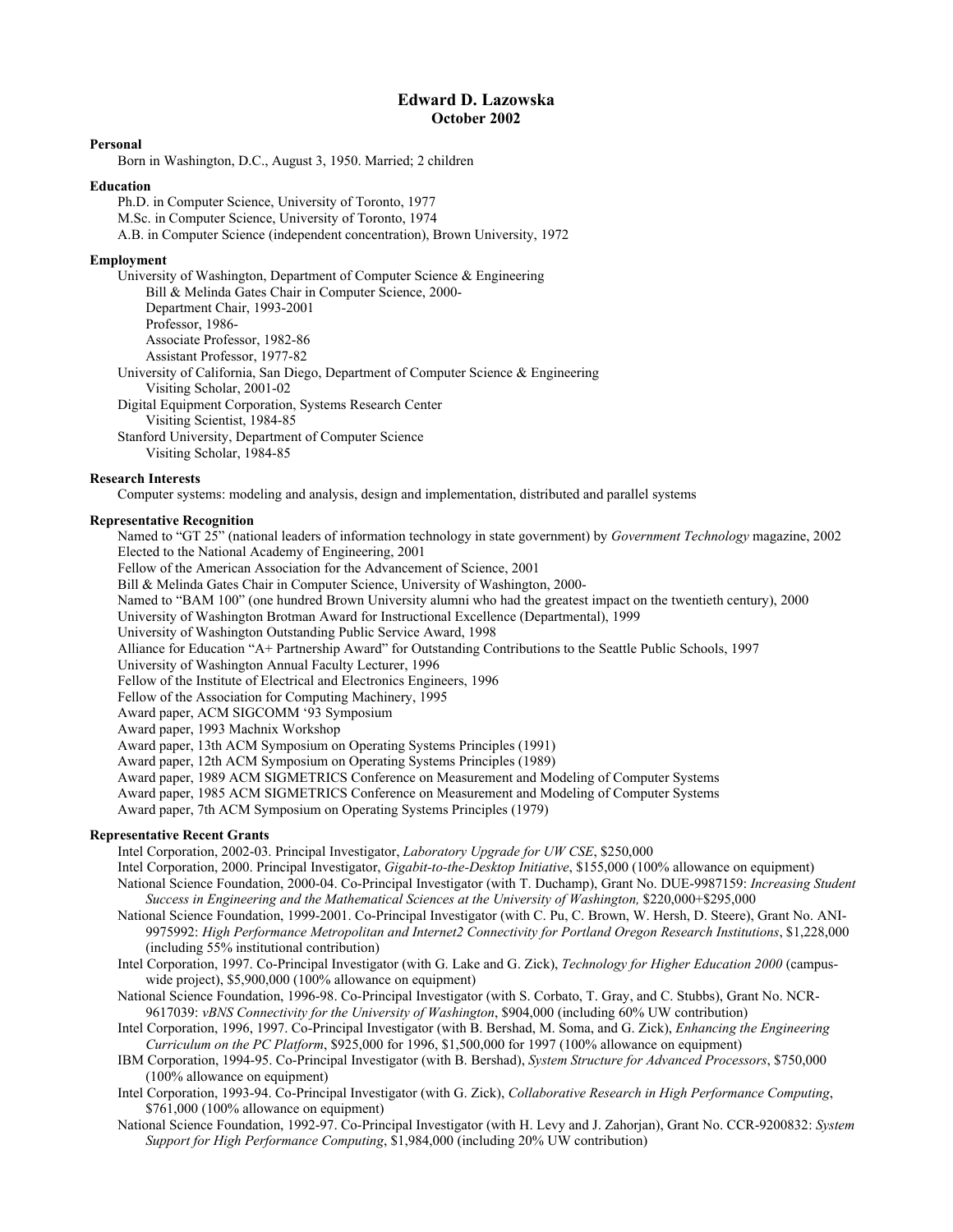National Science Foundation, 1992-96. Co-Principal Investigator (with R. Anderson, A. Borning, T. DeRose, H. Levy, D. Notkin, L. Snyder, S. Tanimoto, and J. Zahorjan), Grant No. CDA-9123308*: High Performance Parallel/Distributed Computing* (II Program), \$1,765,000 (including 25% UW contribution)

National Aeronautics and Space Administration, 1992-95. Investigator (with L. Adams, R. Anderson, J. Bardeen, R. Carlberg, C. Hogan, G. Lake (PI), W. Petersen, and L. Snyder), *Large Scale Structure and Galaxy Formation*, \$1,549,000

Digital Equipment Corporation, 1990-93. Co-Principal Investigator (with H. Levy), Research Agreement #1076: *Operating System Support for Contemporary Multi-Computers*, \$960,000 (80% allowance on \$1,200,000 in equipment)

- National Science Foundation, 1989-92. Co-Principal Investigator (with H. Levy), Grant No. CCR-8907666: *Amber: Programming Support for Networks of Multiprocessors*, \$343,000
- National Science Foundation, 1987-92. Project Director and Co-Principal Investigator (with J.-L. Baer, H. Levy, L. Snyder, W. Ruzzo, S. Tanimoto, and J. Zahorjan), Grant No. CCR-8619663: *Effective Use of Parallel Computing* (CER Program), \$4,808,000 (including 25% UW contribution)

National Science Foundation, 1987-91. Co-Principal Investigator (with J. Zahorjan), Grant No. CCR-8703049: *Performance of Parallel Systems*, \$320,000

## **Representative Recent Professional Activities**

Computer Science and Telecommunications Board of the National Research Council, 1996-2002

Chair, NSF Advisory Committee for Computer and Information Science and Engineering, 1998-99; Member, 1995-2000

- Information Science and Technology (ISAT) Study Group of the Defense Advanced Research Projects Agency, 1998-2001; Vice Chair (Chair-designate), 2002-
- Corporate Technical Advisory Boards: Microsoft Research, 1991-; Voyager Capital, 1996-; E-Quill, 2000-02; Ignition, 2000-; Frazier Technology Ventures, 2000-; Madrona Venture Group, 2000-; Impinj, 2001-
- Corporate Boards of Directors: Data I/O Corp., 1996-; Lguide.com, 1999-
- Organizational Boards of Directors: Washington Software Alliance, 1996-; Computing Research Association, 1995- (Chair, 1997- 2001; Chair, Government Affairs Committee, 1992-97 and 2001-); Technology Alliance of Washington, 2000- (Council member, 1995-2000; Vice President, 2001-03); ACM Council, 2000-; Lakeside School, 2001-
- State of Washington Information Services Board, 1995-
- National Academy of Engineering Peer Committee for Computer Science & Engineering, 2002-05; Vice Chair (Chair-designate), 2003
- ACM Distinguished Dissertation Award Committee, 2002-
- National Research Council Committee on Science and Technology for Countering Terrorism: Panel on Information Technology, 2001-02
- National Research Council Committee on Improving Learning with Information Technology, 2001-02
- National Research Council Committee on Research Horizons in Networking, 2000-01
- Chair, ACM A.M. Turing Award Committee, 1999; Member, 1996-2001
- National Science Foundation 50<sup>th</sup> Anniversary Public Advisory Committee, 1998-99

National Research Council Committee to Review the Multi-Agency HPCC Program ("Brooks/Sutherland Committee"), 1994-95 Chair, university-level review committees for Georgia Institute of Technology College of Computing (2002), Princeton Univ. Dept of CS (1999), Univ. of Virginia Dept. of CS (1999), Rice Univ. Dept. of CS (1998)

Standing advisory committees for Georgia Institute of Technology College of Computing, Univ. of Virginia Dept. of CS, Hong Kong Univ. of Science & Technology Dept. of CS, National College of Ireland Program in Informatics, University of Washington Cell Systems Initiative

Editor, *IEEE Transactions on Computers*, 1988-94

Chair, Committee of Examiners, GRE Computer Science Test, 1986-90; Member, 1982-90

Chair, ACM Special Interest Group on Measurement and Evaluation (SIGMETRICS), 1985-89

IFIP Working Group 7.3 on Computer System Modeling, 1986-

# **Representative Recent Departmental and University Activities**

Chair, Department of Computer Science & Engineering, 1993-2001 Chair, University Advisory Committee for Academic Technology, 1990-2000 Search Committee for the Dean of the College of Education, 1999-2000 Chair, Committee to Review the Department of Statistics, 1998-99 Search Committee for the Dean of the Information School, 1997-98 Committee on the Future of the Graduate School of Library and Information Science, 1996-97 Committee on the Deanship of the College of Arts and Sciences, 1994 Chair, Committee to Review the Proposed Ph.D. Program in Molecular Biotechnology, 1994 Committee to Review the Performance of the Dean of Engineering, 1992-93

#### **Student Supervision**

19 Ph.D. completed, 23 M.S. completed. Recent Ph.D. students:

John K. Bennett, 1988 (Rice University -> University of Colorado)

- Haim E. Mizrahi, 1988 (co-supervised with J.-L. Baer) (Raphael (Israel))
- David B. Wagner, 1989 (University of Colorado -> Principia Consulting)
- Brian N. Bershad, 1990 (co-supervised with H. Levy) (Carnegie Mellon University -> University of Washington) (NSF PYI Award, NSF PFF Award, and ONR YI Award recipient)

Yi-Bing Lin, 1990 (Bell Communications Research -> National Chiao-Tung University (Taiwan))

Mark S. Squillante, 1990 (IBM T.J. Watson Research Center)